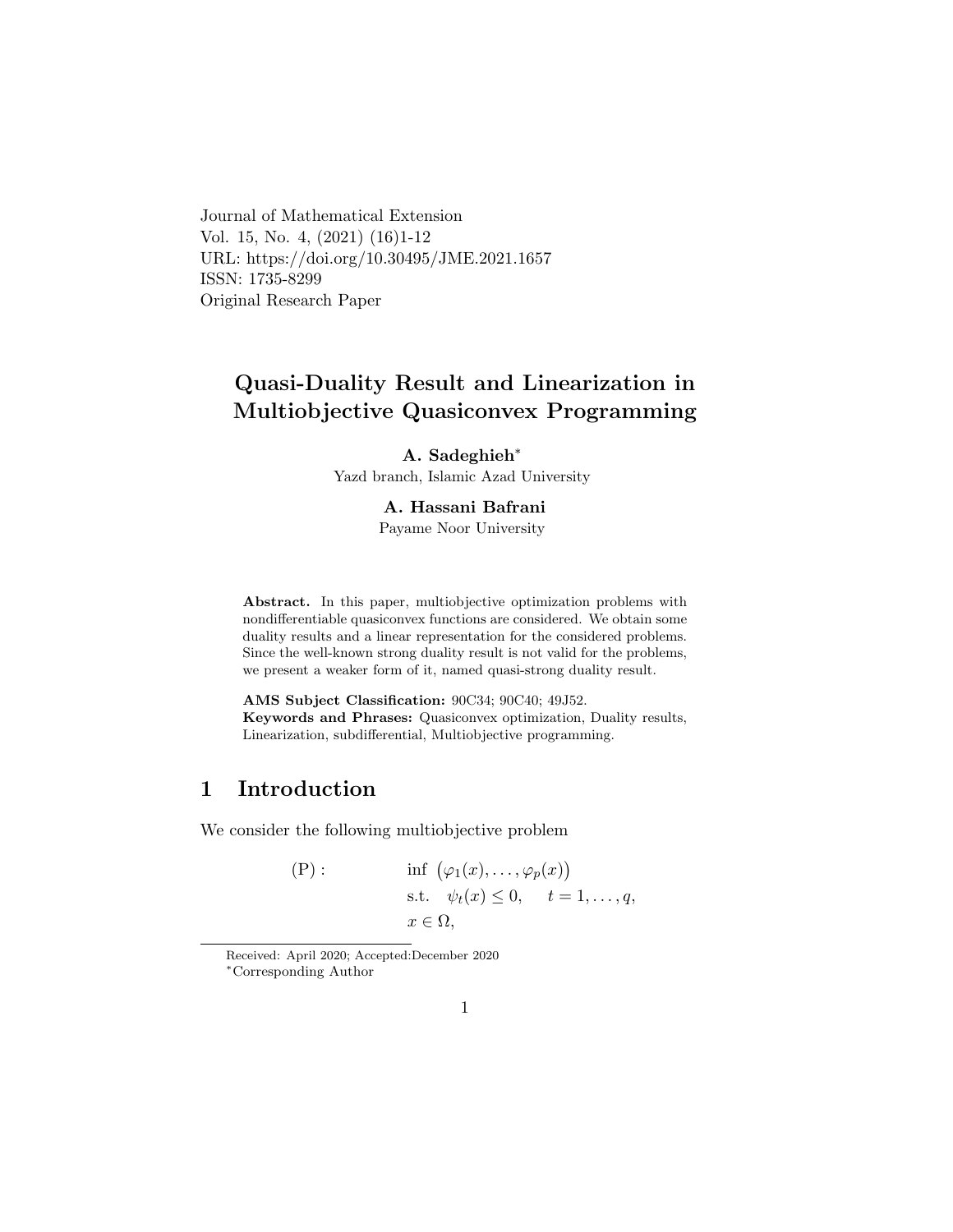where  $\Omega$  is a convex set in  $\mathbb{R}^n$ , and  $\psi_1, \ldots, \psi_q, \varphi_1, \ldots, \varphi_p$ , are quasiconvex functions from  $\mathbb{R}^n$  to  $\mathbb{R}$ .

Since the feasible set of  $(P)$  is not necessarily convex, applying common methods of convex analysis is not applicable here. Therefore, we take the quasiconvex analysis approach. Because of we do not assume that the emerging functions are differentiable, we replace the derivatives appearing in the classical results by some subdifferentials, named star subdifferential and Penot subdifferential [\[14\]](#page-11-0). We use these subdifferentials as they have links with variational subdifferentials and they are more natural for quasiconvexity properties [\[14,](#page-11-0) [15\]](#page-11-1).

If  $p = 1$ , (P) was studied by Penot [\[13\]](#page-11-2) and the results are extended for semi-infinite case (i.e., the number of  $\psi_t$ s is infinite) in [\[6,](#page-10-0) [11\]](#page-11-3). Very recently, Kanzi et al [\[7\]](#page-10-1) presented Karush-Kuhn-Tucker (KKT) types necessary and sufficient optimality conditions for  $(P)$  with  $p > 1$ . Since the presentation of duality results and also the linearization of nonlinear programming problems are two important applications of optimality conditions, in the present paper we focus on Mond-Weir [\[12\]](#page-11-4) type dual problem and linear approximation of problem (P).

The structure of the subsequent sections of this paper is as follows: In Sect. 2, we define required definitions, theorems, and relations of quasiconvex analysis. The Mond-Weir type dual problem and linearization of (P) are studied in Sections 2 and 3, respectively.

### 2 Preliminaries

In this section we briefly overview some notions of quasiconvex analysis widely used in formulations and proofs of main results of the paper. For more details and discussion see [\[1,](#page-10-2) [5,](#page-10-3) [14,](#page-11-0) [15\]](#page-11-1).

Given  $x, y \in \mathbb{R}^n$ , we write  $x < y$  (resp.  $x \leq y$ ) when  $x_i < y_i$  (resp.  $x_i \leq$  $y_i$  and  $x \neq y$ ) for  $i = 1, ..., n$ . Also,  $x \leq y$  means  $x_i \leq y_i$  for  $i = 1, ..., n$ . The zero vector of  $\mathbb{R}^n$  is denoted by  $0_n$ .

Given a convex set  $H \subseteq \mathbb{R}^n$ , we denote by  $N_H(x_0)$ , the normal cone of H at  $x_0 \in H$ , i.e.,

$$
N_H(x_0) := \left\{ d \in \mathbb{R}^n \mid \langle d, h - x_0 \rangle \le 0, \quad \forall h \in H \right\}.
$$

The topological interior of  $H$  is denoted by  $int(H)$ .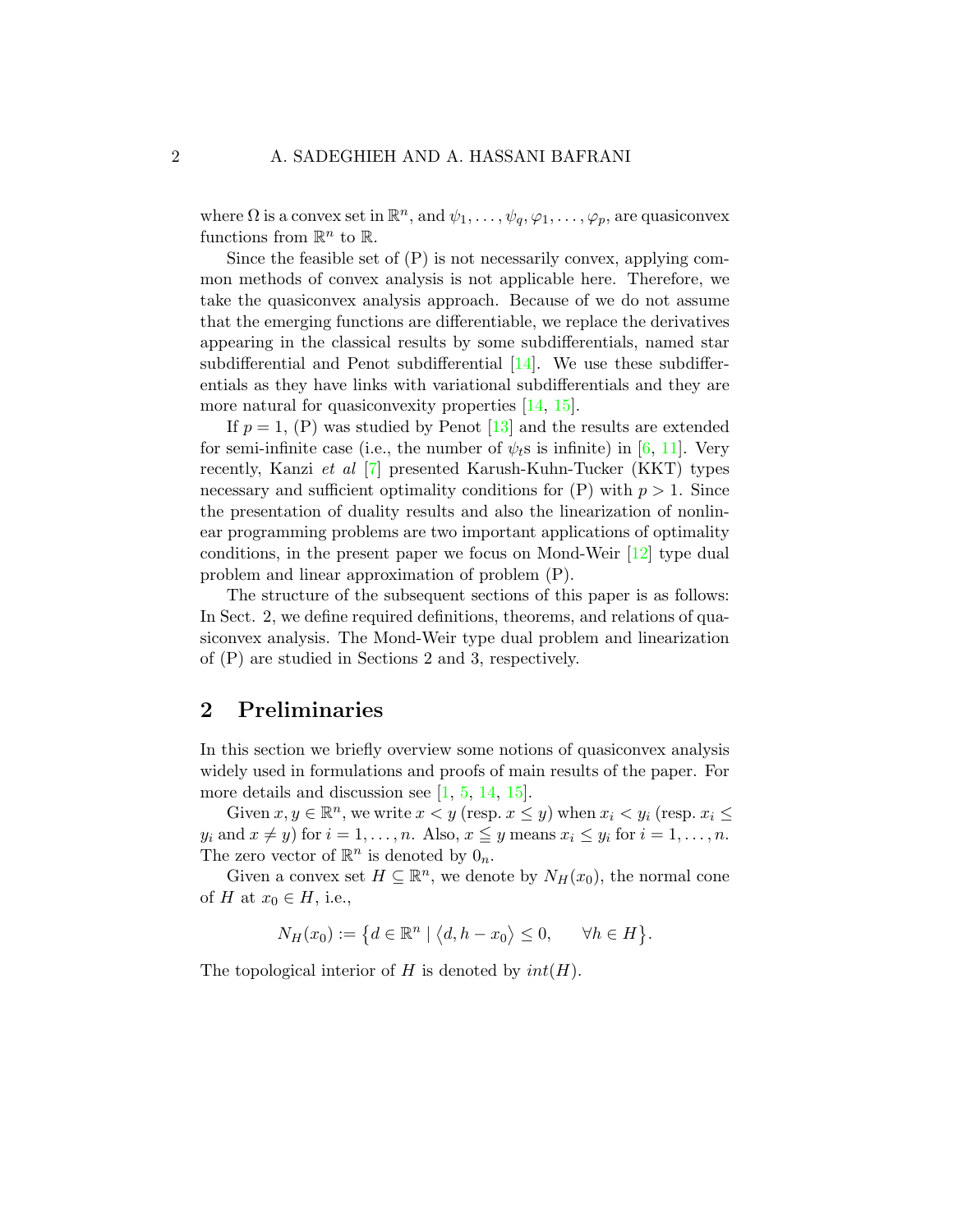Let  $\phi$  be a function from  $\mathbb{R}^n$  to  $\mathbb{R}$ , and let  $x_0 \in \mathbb{R}^n$ . The sublevel set and the strictly sublevel set of  $\phi$  at  $x_0$  are, respectively, defined by

$$
\mathcal{S}(\phi, x_0) := \{x \in \mathbb{R}^n \mid \phi(x) \le \phi(x_0)\},
$$
  

$$
\mathcal{S}^s(\phi, x_0) := \{x \in \mathbb{R}^n \mid \phi(x) < \phi(x_0)\}.
$$

 $\phi$  is said to be a quasiconvex and stictly quasiconvex function if for each  $x, y \in \mathbb{R}^n$  and  $\lambda \in [0, 1]$ , respectively, one has

$$
\phi(\lambda x + (1 - \lambda)y) \le \max \{ \phi(x), \phi(y) \},
$$
  

$$
\phi(\lambda x + (1 - \lambda)y) < \max \{ \phi(x), \phi(y) \}.
$$

we can see if  $\phi$  is quasiconvex function, its corresponding sublevel and strictly sublevel sets  $\mathcal{S}(\phi, x_0)$  and  $\mathcal{S}^s(\phi, x_0)$  are convex for all  $x_0 \in \mathbb{R}^n$ . Therefore, the following subdifferentials of  $\phi$  at  $x_0$  are well-defined:

$$
\partial^{\S} \phi(x_0) := N_{\mathcal{S}^s(\phi,x_0)}(x_0) \setminus \{0\}, \qquad \partial^{\dagger} \phi(x_0) := N_{\mathcal{S}(\phi,x_0)}(x_0).
$$

Equivalently,

$$
\partial^{\S}\phi(x_0) = \{d \in \mathbb{R}^n \setminus \{0\} \mid \phi(x) < \phi(x_0) \Rightarrow \langle d, x - x_0 \rangle \le 0\},\
$$
\n
$$
\partial^{\S}\phi(x_0) = \{d \in \mathbb{R}^n \mid \phi(x) \le \phi(x_0) \Rightarrow \langle d, x - x_0 \rangle \le 0\}.
$$

 $\partial^{\S} \phi(x_0)$  and  $\partial^{\S} \phi(x_0)$  are called, respectively, the star subdifferential and the Penot subdifferential of  $\phi$  at  $x_0$  in [\[6,](#page-10-0) [7,](#page-10-1) [14,](#page-11-0) [15\]](#page-11-1). Observe that, if  $\phi$  is upper-semicontinuous (u.s.c.) on  $\mathcal{S}^s(\phi, x_0)$  and there is no local minimizer of  $\phi$  in  $\phi^{-1}(\phi(x_0))$ , then ([\[14\]](#page-11-0))

<span id="page-2-0"></span>
$$
\partial^{\S}\phi(x_0) = \partial^{\S}\phi(x_0) \setminus \{0\}.
$$
 (1)

## 3 Quasi-Duality Results

Assume that  $\varphi_r : \mathbb{R}^n \to \mathbb{R}$ , for  $r \in I := \{1, \ldots, p\}$ , are quasiconvex functions, and  $\Phi : \mathbb{R}^n \to \mathbb{R}^m$  is defined by

$$
\Phi(x) := (\varphi_1(x), \ldots, \varphi_p(x)).
$$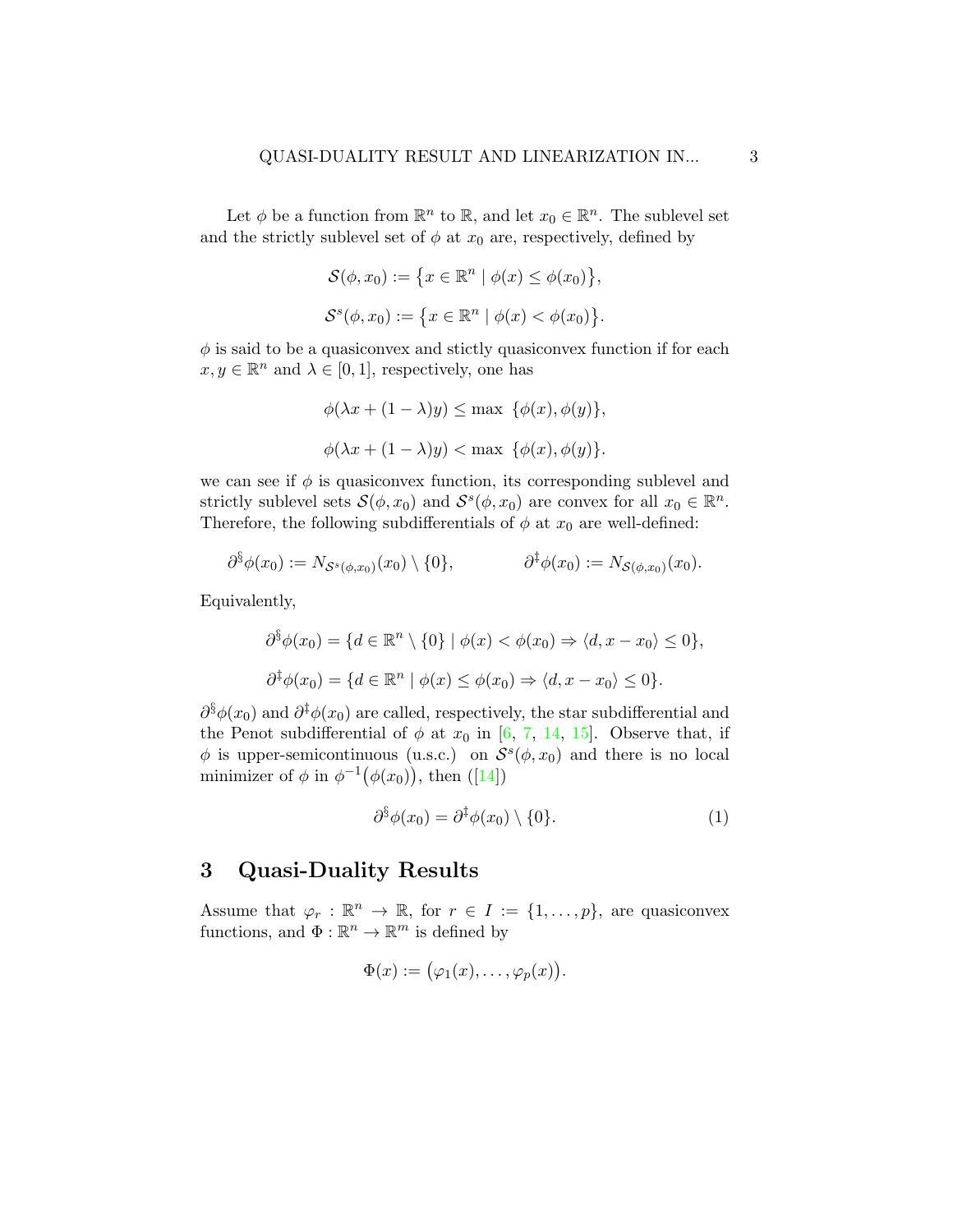A point  $\tilde{x} \in \mathbb{R}^n$  is called the weak minimizer of  $\Phi$  if there is no  $x \in \mathbb{R}^n$ satisfying  $\Phi(x) < \Phi(\tilde{x})$ . The set of all weak minimizer of  $\Phi$  is denoted by  $W^{\Phi}$ .

Note that the problem (P) can be rewritten as

(P): 
$$
\inf \Phi(x)
$$
  
s.t.  $\psi_t(x) \leq 0$ ,  $t \in T$ ,  
 $x \in \Omega$ ,

in which  $T := \{1, \ldots, q\}$ . The feasible set of (P) is denoted by M, i.e.,

$$
M := \{ x \in \Omega \mid \psi_t(x) \le 0, \quad t \in T \}
$$

A point  $\tilde{x} \in M$  is said to be a efficient (resp. an weakly efficient) solution to (P) if there is no  $x \in M$  satisfying  $\Phi(x) \leq \Phi(\tilde{x})$  (resp.  $\Phi(x) < \Phi(\tilde{x})$ ). The set of all efficient (resp. weakly efficient) solutions of (P) is denoted by  $E^{(P)}$  (resp.  $W^{(P)}$ ).

For each feasible point  $\tilde{x} \in M$ , let

$$
T(\tilde{x}) := \{ t \in T \mid \psi_t(\tilde{x}) = 0 \}.
$$

Very recently, Kanzi and Soleimani-damaneh prove the following important theorem in [\[7,](#page-10-1) Theorem 3.1].

<span id="page-3-2"></span>**Theorem 3.1.** (KKT necessary condition) Suppose that  $\tilde{x} \in W^{(P)}$  while  $\tilde{x} \notin W^F$ . If the functions  $\varphi_r$ , for  $r \in I$ , are strictly quasicinvex and u.s.c., the functions  $\psi_t$ , for  $t \in T$ , are u.s.c., and there exists a vector  $z_* \in int(M)$  with  $\psi_t(z_*) < 0$  for all  $t \in T$  (Slater condition), then one has

$$
0 \in \sum_{r \in I} \partial^{\S} \varphi_r(\tilde{x}) + \sum_{t \in T(\tilde{x})} \partial^{\S} \psi_t(\tilde{x}) + N_{\Omega}(\tilde{x}).
$$

Notice, the above theorem is in the line of papers  $[2, 9, 10]$  $[2, 9, 10]$  $[2, 9, 10]$  $[2, 9, 10]$  $[2, 9, 10]$ . In fact, these results present the necessary KKT conditions for nondifferentiable multiobjective optimization problems under various assumptions.

The following technical lemma will be used in sequel.

<span id="page-3-1"></span>**Lemma 3.2.** Suppose that the quasiconvex function  $f : \mathbb{R}^n \to \mathbb{R}$  is u.s.c. at  $z_0 \in \mathbb{R}^n$ . Then, for each  $z \in \mathbb{R}^n$  with  $f(z) < f(z_0)$  we have

<span id="page-3-0"></span>
$$
\langle \vartheta_0^\S, z - z_0 \rangle < 0, \qquad \forall \vartheta_0^\S \in \partial^\S f(z_0). \tag{2}
$$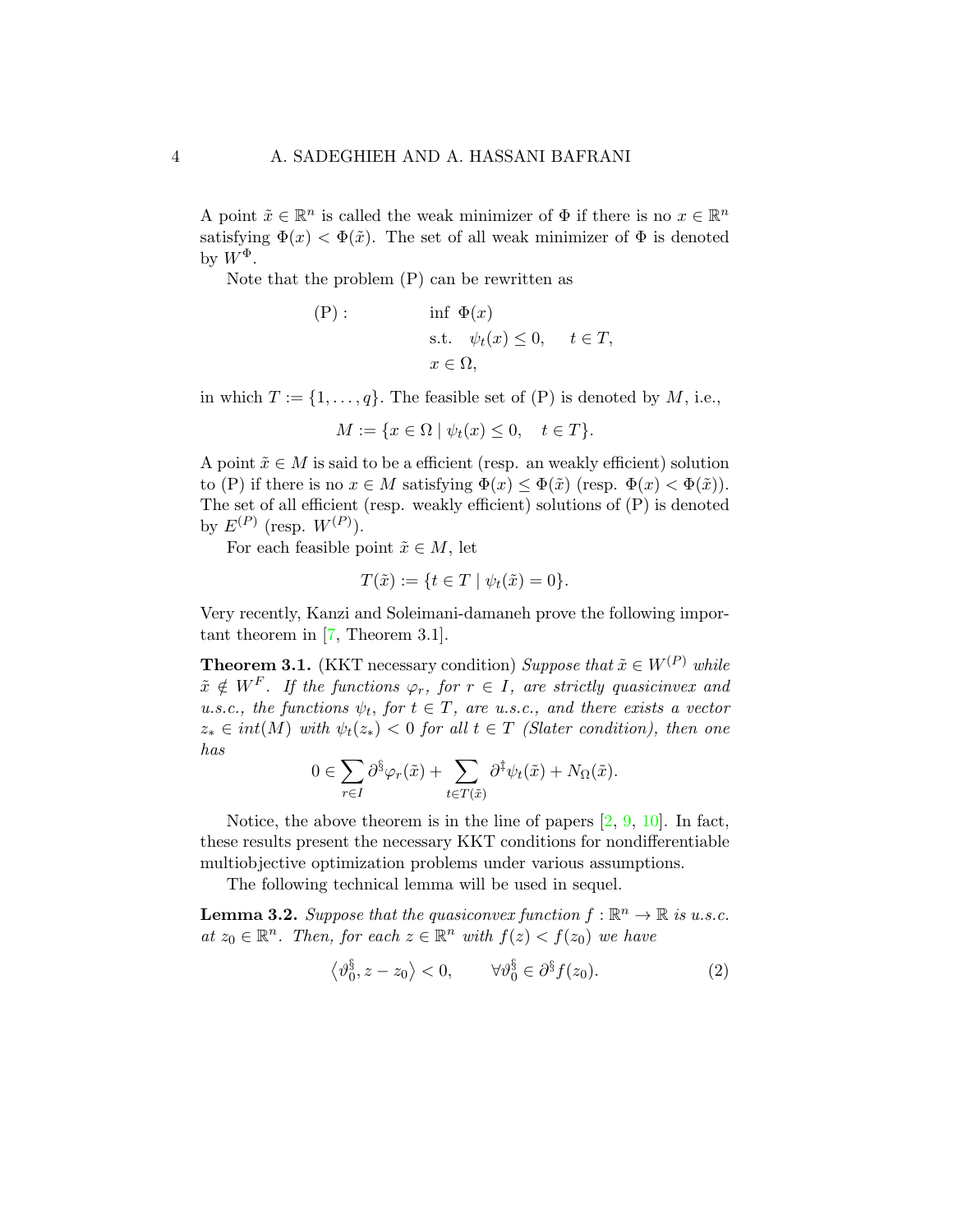**Proof.** For given  $\vartheta_0^{\S} \in \partial^{\S} f(z_0)$ , we have  $\vartheta_0^{\S}$  $_0^3 \neq 0$  by [\(1\)](#page-2-0). Owing to  $f(z) < f(z_0)$ , we can write  $\langle \vartheta_0^{\S} \rangle$  $\{0, z - z_0\} \leq 0$ . By indirect proof assume the inequality [\(2\)](#page-3-0) does not hold, and hence  $\langle \vartheta_0^{\S} \rangle$  $\langle 0^8, z - z_0 \rangle = 0$ . Thus, there exists a sequence  $\{p_{\nu}\}\$ in  $\mathbb{R}_{+}:=(0,+\infty)$  converging to  $\langle v_{0}^{\S} \rangle$  $_{0}^{\$},z-z_{0}\big\rangle .$ 

From well-known Riez Representation Theorem  $[1, 5]$  $[1, 5]$  $[1, 5]$ , we can find some  $z_{\nu} \in \mathbb{R}^n$ , for  $\nu \in \mathbb{N}$ , such that  $p_{\nu} = \langle \vartheta_0^{\S} \rangle$  $\langle \delta_0, z_{\nu} \rangle$ . Therefore, we conclude that  $\{z_{\nu}\}\)$  converges to  $z-z_0$  and  $\langle v_0^{\S}\rangle$  $\{0, z_{\nu}\} > 0$  for all  $\nu \in \mathbb{N}$ . This means

$$
\left\langle \vartheta_0^\S, (z_\nu + z_0) - z_0 \right\rangle > 0.
$$

So, the definition of  $\partial^{\S} f(x_0)$  implies that  $f(z_{\nu} + z_0) \ge f(z_0)$ . From this inequality and upper-semicontinuity of  $f$  we conclude that

$$
\lim_{\nu \to \infty} f(z_{\nu} + z_0) \ge f(z_0) \quad \Longrightarrow \quad f(z) = f(z - z_0 + z_0) \ge f(z_0),
$$

which contradicts the assumption of lemma. Hence, [\(2\)](#page-3-0) holds.  $\square$ 

We now consider the following Mond-Weir [\[12\]](#page-11-4) type dual problem to  $(P)$ :

(MWD) 
$$
\text{max } \Phi(y) \n\text{s.t.} \qquad 0_n \in \sum_{r \in I} \partial^{\S} \varphi_r(y) + \sum_{t \in T(y)} \partial^{\S} \psi_t(y) + N_{\Omega}(y).
$$

Let  $Y$  denotes the feasible solution of  $(MWD)$ , i.e.,

<span id="page-4-0"></span>
$$
Y := \left\{ y \in \mathbb{R}^n \mid 0_n \in \sum_{r \in I} \partial^{\S} \varphi_r(y) + \sum_{t \in T(y)} \partial^{\S} \psi_t(y) + N_{\Omega}(y) \right\}.
$$
 (3)

From now on, an weakly efficient solution of a "max" problem like the dual problem (MWD) is similarly defined as "min" problem by replacing " $lt$ " by " $gt$ ".

The following theorem is quasiconvex version of results that presented in [\[4\]](#page-10-7) by Clarke subdifferential for the problems with locally Lipschitz data.

<span id="page-4-1"></span>**Theorem 3.3.** (Weak duality) Suppose that  $\tilde{x} \in M$  and  $\tilde{y} \in Y$ . If  $\varphi_i$ is u.s.c. for each  $r \in I$ , then  $\Phi(\tilde{x}) \nless \Phi(\tilde{y})$ .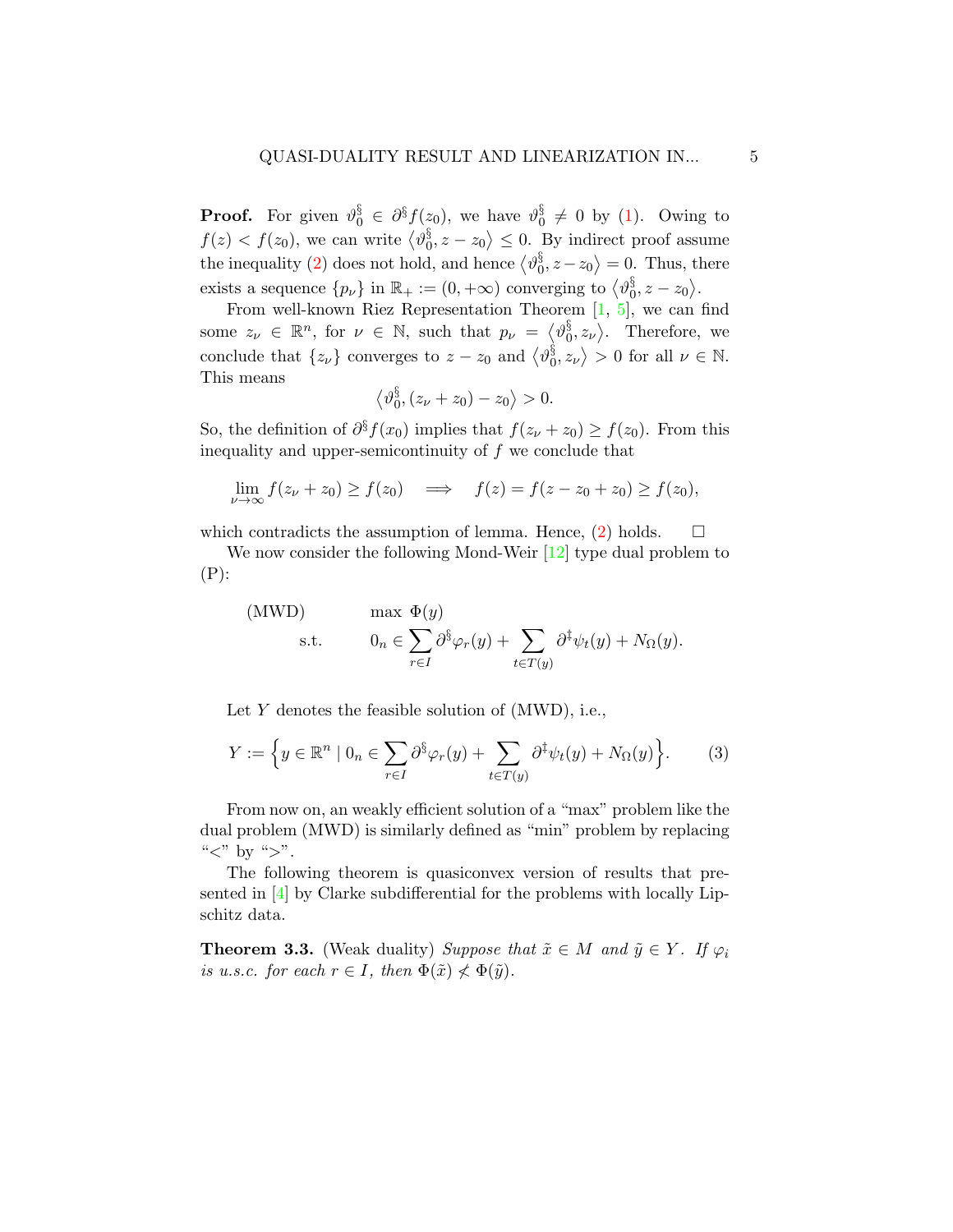Proof. We present our proof in three steps.

**Step 1:** By the assumption of  $\tilde{y} \in Y$  and [\(3\)](#page-4-0), we find some  $\vartheta_r^{\S} \in \partial^{\S} \varphi_r(\tilde{y})$ , for  $r \in I$ , and  $\vartheta_t^{\ddagger} \in \partial^{\ddagger} \psi_t(\tilde{y})$ , for  $t \in T(\tilde{y})$ , and  $\omega \in N_{\Omega}(\tilde{y})$  such that

<span id="page-5-2"></span>
$$
\sum_{r \in I} \vartheta_r^{\S} + \sum_{t \in T(\tilde{y})} \vartheta_t^{\dagger} + \omega = 0_n. \tag{4}
$$

The assumption of  $\tilde{x} \in M$  implies that

$$
\psi_t(\tilde{x}) \le 0 = \psi_t(\tilde{y}), \qquad \forall t \in T(\tilde{y}).
$$

So,  $\tilde{x} \in \mathcal{S}(\psi_t, \tilde{y})$  for each  $t \in T(\tilde{y})$ , and hence

<span id="page-5-0"></span>
$$
\left\langle \vartheta_t^{\ddagger}, \tilde{x} - \tilde{y} \right\rangle \le 0, \qquad \forall t \in T(\tilde{y}). \tag{5}
$$

**Step 2:** By indirect proof we assume that  $\Phi(\tilde{x}) < \Phi(\tilde{y})$ , i.e.,  $\varphi_r(\tilde{x}) <$  $\varphi_r(\tilde{y})$ , for all  $r \in I$ . In view of Lemma [3.2](#page-3-1) we deduce that

<span id="page-5-1"></span>
$$
\left\langle \vartheta_r^{\S}, \tilde{x} - \tilde{y} \right\rangle < 0 \qquad \forall r \in I. \tag{6}
$$

**Step 3:** Since  $\omega \in N_{\Omega}(\tilde{y})$ , the definition of normal cone implies that  $\langle \omega, \tilde{x} - \tilde{y} \rangle \leq 0$ . Adding this inequality with [\(5\)](#page-5-0) and [\(6\)](#page-5-1), we conclude that

$$
\big\langle \sum_{r\in I}\vartheta_r^\S + \sum_{t\in T(\tilde y)}\vartheta_t^\ddagger + \omega\ ,\ \tilde x-\tilde y\big\rangle <0.
$$

which contradicts [\(4\)](#page-5-2). This contradiction completes the proof.  $\Box$ 

The following example shows that, Theorem [3.3](#page-4-1) may not be valid if one replaces  $\partial^{\ddagger}$  with  $\partial^{\S}$  in definition of Y in [\(3\)](#page-4-0).

**Example 1.** Consider the problem  $(P)$  by following data:

$$
p = 2, \quad n = 1, \quad q = 1, \quad \varphi_1(x) = \varphi_2(x) = x, \quad \Omega = \mathbb{R},
$$

$$
\psi_1(x) = \begin{cases} -1 & x \in [2, 4] \\ 0 & \text{otherwise.} \end{cases}
$$

Clearly,  $M = \mathbb{R}$ . Considering  $\tilde{y} = -1$ , we get  $T(-1) = \{1\}$ , and

$$
\mathcal{S}^{s}(\psi_1, -1) = [2, 4] \implies \partial^{\S}\psi_1(-1) = (-\infty, 0),
$$
  

$$
\mathcal{S}^{s}(\varphi_1, -1) = \mathcal{S}^{s}(\varphi_2, -1) = (-\infty, -1)
$$
  

$$
\implies \partial^{\S}\varphi_1(-1) = \partial^{\S}\varphi_2(-1) = (0, +\infty).
$$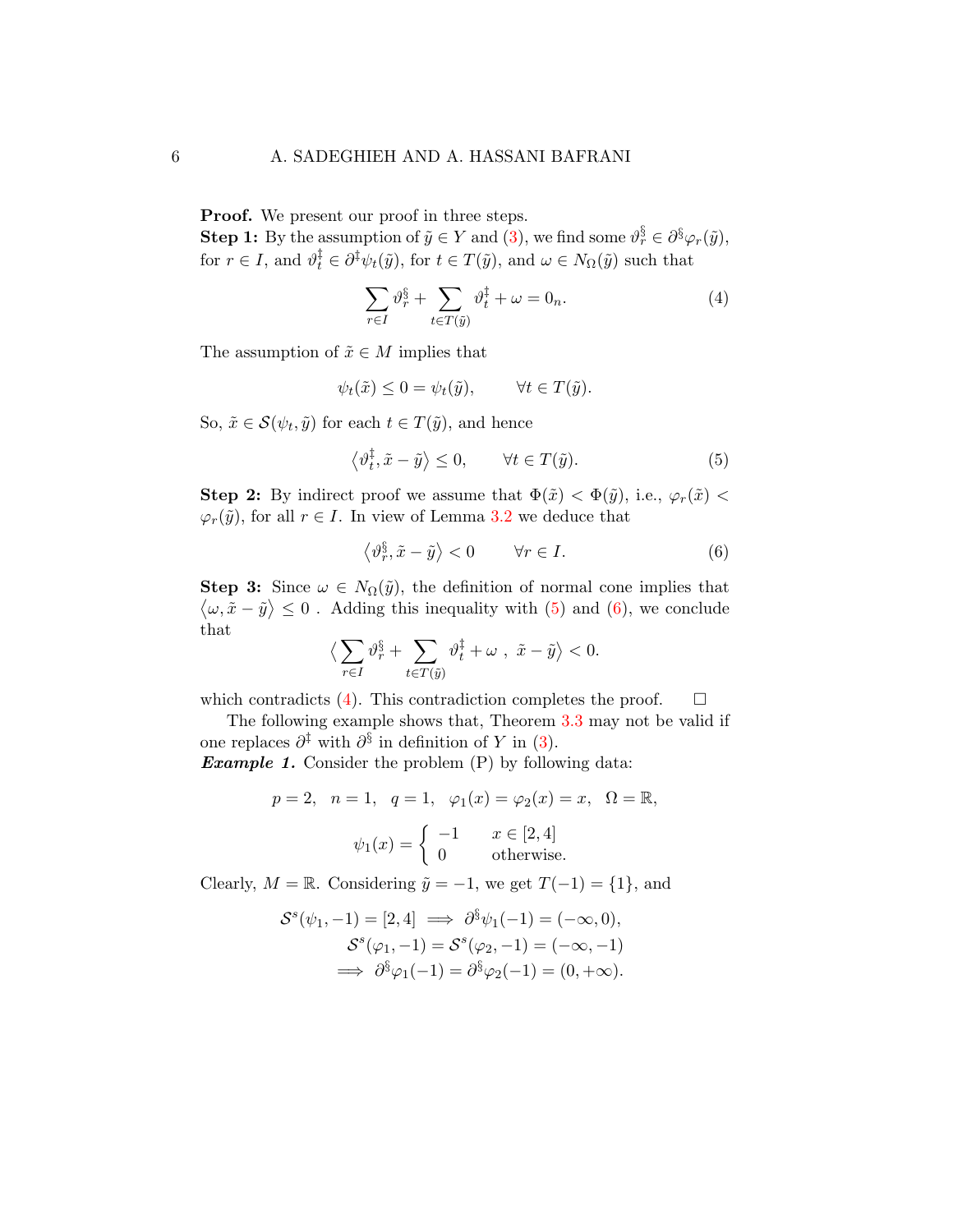Hence,  $0 \in \partial^{\S} \varphi_1(-1) + \partial^{\S} \varphi_2(-1) + \partial^{\S} \psi_1(-1)$ , while  $\Phi(\tilde{x}) < \Phi(\tilde{y})$  for  $\tilde{x} = -2.$ 

Notice, since  $\partial^{\ddagger} \phi(\tilde{y}) \subseteq \partial^{\S} \phi(\tilde{y})$  for each quasiconvex function  $\phi$ :  $\mathbb{R}^n \to \mathbb{R}$ , Theorem [3.3](#page-4-1) is still true if we replace  $\partial^{\S}$  with  $\partial^{\ddagger}$  in definition of  $Y$  in  $(3)$ .

The forthcoming theorem presents quasi-strong duality relation between the prime problem (P) and the dual problem (MWD).

<span id="page-6-0"></span>**Theorem 3.4.** (Quasi-strong duality) Assume that  $\tilde{x} \in W^{(P)}$  and  $\tilde{y} \in$  $W^{(MWD)}$ . Under the hypothesis of Theorem [3.1,](#page-3-2) one has

$$
\Phi(\tilde{y}) \ge \Phi(\tilde{x}) \nless \Phi(\tilde{y}).
$$

Proof. Theorem [3.1](#page-3-2) concludes that

$$
0 \in \sum_{r \in I} \partial^{\S} \varphi_i(\tilde{x}) + \sum_{t \in T(\tilde{x})} \partial^{\dagger} \psi_t(\tilde{x}) + N_{\Omega}(\tilde{x}).
$$

This implies  $\tilde{x} \in Y$ , and hence  $\Phi(\tilde{x}) \leq \Phi(\tilde{y})$  by  $\tilde{y} \in W^{(MWD)}$ . Now, owing to weak duality Theorem [3.3,](#page-4-1) we obtain the result.  $\square$ 

Observe that, unlike when  $p > 1$ , if  $p = 1$  (i.e.,  $(P)$ ) is single-objective optimization problem), Theorem [3.4](#page-6-0) guarantees that  $\Phi(\tilde{y}) \geq \Phi(\tilde{x}) \geq$  $\Phi(\tilde{y})$  which implies  $\Phi(\tilde{x}) = \Phi(\tilde{y})$ , named "strong duality result" in [\[6,](#page-10-0) Theotrem 4.2]. Thus, the quasi-strong Theorem [3.4](#page-6-0) is an extension of strong duality theorem from single-objective to multi-objective quasiconvex optimization.

#### 4 Linearization

Let  $x_0 \in M$  be a feasible point for problem (P). For given  $\vartheta^{\S} :=$  $(v_1^{\S}$  $\{S_1^{\S}, \ldots, \vartheta_p^{\S}\}\in \prod_{r\in I} \partial^{\S}\varphi_r(x_0)$ , we consider the following linear multiobjective problem:

$$
\begin{aligned} (\mathrm{LP}_{x_0}^{\vartheta^{\S}}) \qquad & \inf \Phi_{x_0}^{\vartheta^{\S}}(x) := \left( \varphi_1(x_0) + \langle \vartheta_1^{\S}, x - x_0 \rangle, \dots, \varphi_p(x_0) + \langle \vartheta_p^{\S}, x - x_0 \rangle \right) \\ & \text{s.t.} \qquad \langle \vartheta_t^{\dagger}, x - x_0 \rangle \leq 0, \qquad \forall t \in T(x_0), \ \forall \vartheta_t^{\dagger} \in \partial^{\dagger} \psi_t(x_0) \setminus \{0\}, \\ & x \in \Omega. \end{aligned}
$$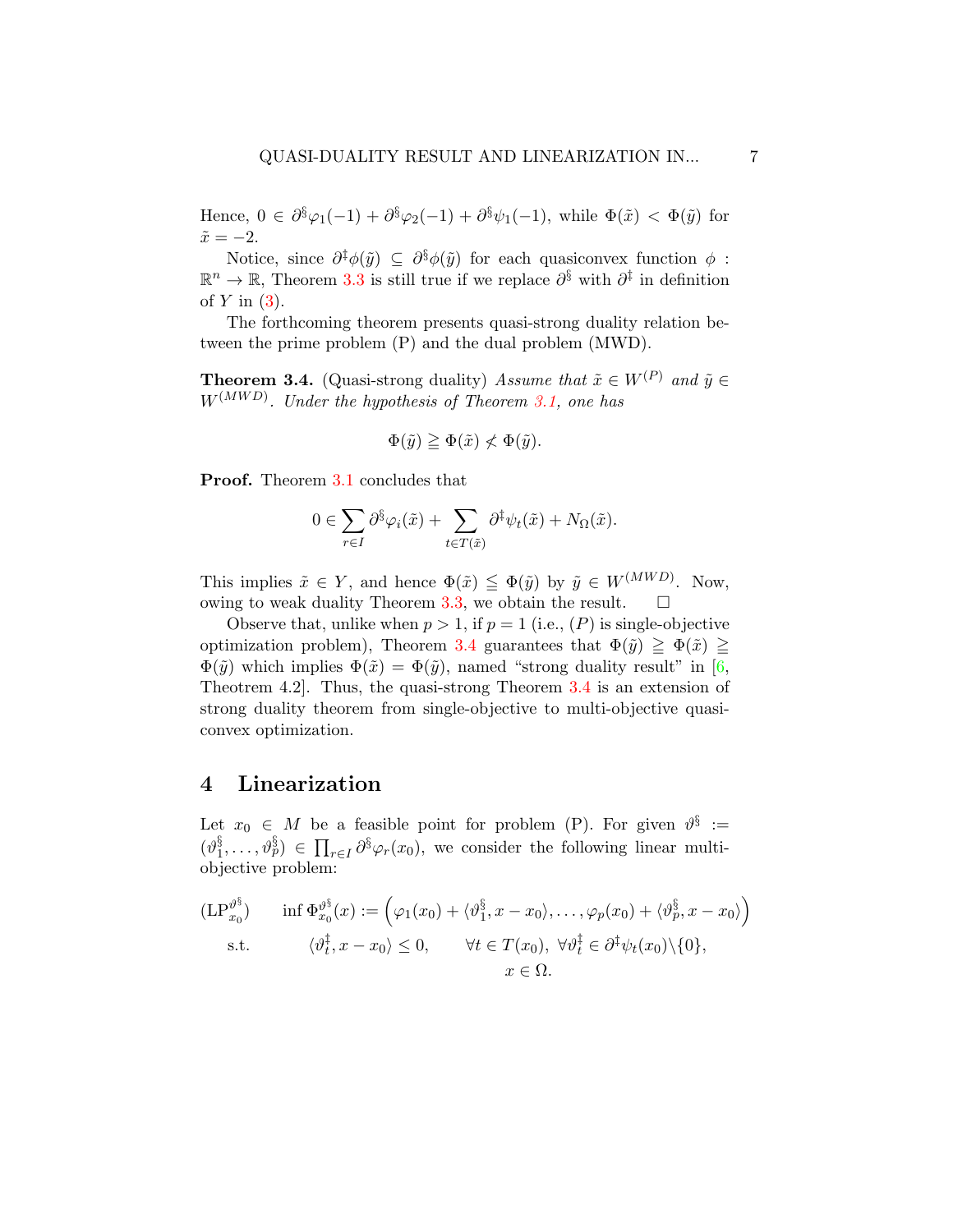Observe that  $\left(\operatorname{LP}_{x_0}^{\vartheta^{\S}}\right)$  $\binom{v}{x_0}$  has infinite number of constraints in general, and so, it is a linear semi-infinite multiobjective programming problem (LSIP). The LSIPs have widely used in various theoretical and practical field; see, e.g., [\[3,](#page-10-8) [8\]](#page-10-9).

The feasible set of  $(LP_{r_0}^{\vartheta^{\S}})$  $\binom{\vartheta^{\S}}{x_0}$  is denoted by  $M_{x_0}^{\vartheta^{\S}},$  i.e.,

$$
M_{x_0}^{\vartheta^{\S}} := \left\{ x \in \Omega \mid \langle \vartheta_t^{\dagger}, x - x_0 \rangle \leq 0, \qquad t \in T(x_0), \ \vartheta_t^{\dagger} \in \partial^{\dagger} \psi_t(x_0) \setminus \{0\} \right\}.
$$

The following theorems establish the relationship between the optimality of  $x_0$  for (P) and  $\left(\text{LP}\right)^{\vartheta^{\S}}_{x_0}$  $\binom{v^3}{x_0}$ . At first, we establish the efficient solutions of these problems coincide.

<span id="page-7-2"></span>Theorem 4.1. Let  $\tilde{x}\in E^{(P_{\tilde{x}}^{\vartheta^\S}}$  $(x^{\mathfrak{d}^3})$  for some  $\vartheta^{\S}=(\vartheta_1^{\S})$  $S_1^{\S}, \ldots, \vartheta_p^{\S} \in \prod_{r \in I} \partial^{\S} \varphi_r(\tilde{x}).$ If all the functions  $\varphi_r$ ,  $r \in I$ , and  $\psi_t$ ,  $t \in T$ , are u.s.c., then  $\tilde{x} \in E^{(P)}$ .

**Proof.** By contradiction assume that there exists some  $x^* \in M$  such that  $\Phi(x^*) \leq \Phi(\tilde{x})$ , i.e., there exists  $\ell \in I$  such that

<span id="page-7-0"></span>
$$
\varphi_r(x^*) \leq \varphi_r(\tilde{x}), \quad \forall r \in I, \quad \text{and} \quad \varphi_\ell(x^*) < \varphi_\ell(\tilde{x}).
$$
 (7)

Thus, by definition of star subdifferential and Lemma [3.2,](#page-3-1) we deduce that

$$
\langle \vartheta_r^\S{x,x^*-\tilde x\rangle \leq 0, \quad \forall r\in I, \qquad \text{and} \qquad \langle \vartheta_\ell^\S{x^*-\tilde x\rangle < 0.
$$

The last inequalities and [\(7\)](#page-7-0) imply that for each  $r \in I$  we have

$$
\varphi_r(x^*) + \langle \vartheta_r^{\S}, x^* - \tilde{x} \rangle \leq \varphi_r(\tilde{x}) + 0 = \varphi_r(\tilde{x}) + \langle \vartheta_r^{\S}, \tilde{x} - \tilde{x} \rangle,
$$

and  $\varphi_{\ell}(x^*) + \langle \vartheta_{\ell}^{\S} \rangle$  $\{\hat{x}, x^* - \tilde{x}\} < \varphi_\ell(\tilde{x}) + \langle \vartheta^{\S}_\ell \rangle$  $\frac{3}{\ell}, \tilde{x} - \tilde{x}$ . Thus,

<span id="page-7-1"></span>
$$
\Phi_{\tilde{x}}^{\vartheta^{\S}}(x^*) \le \Phi_{\tilde{x}}^{\vartheta^{\S}}(\tilde{x}).\tag{8}
$$

On the other hand, since  $\psi_t(x^*) \leq 0 = \psi_t(\tilde{x})$  for all  $t \in T(\tilde{x})$ , we have  $\langle v_t^{\ddagger}$  $\langle \frac{1}{t}, x^* - \tilde{x} \rangle \leq 0$  for  $t \in T(\tilde{x})$ . This implies that  $x^*$  is a feasible point for  $(\operatorname{LP}^{\vartheta^{\S}}_{\tilde{r}}$  $\hat{x}^{\theta^3}$ , and thus [\(8\)](#page-7-1) gives a contradiction. The proof is complete.  $\Box$ 

The following theorem shows that the weak efficient solutions of  $(P)$ and  $(LP_{x_0}^{\vartheta^{\S}})$  $\binom{v^3}{x_0}$  are equal.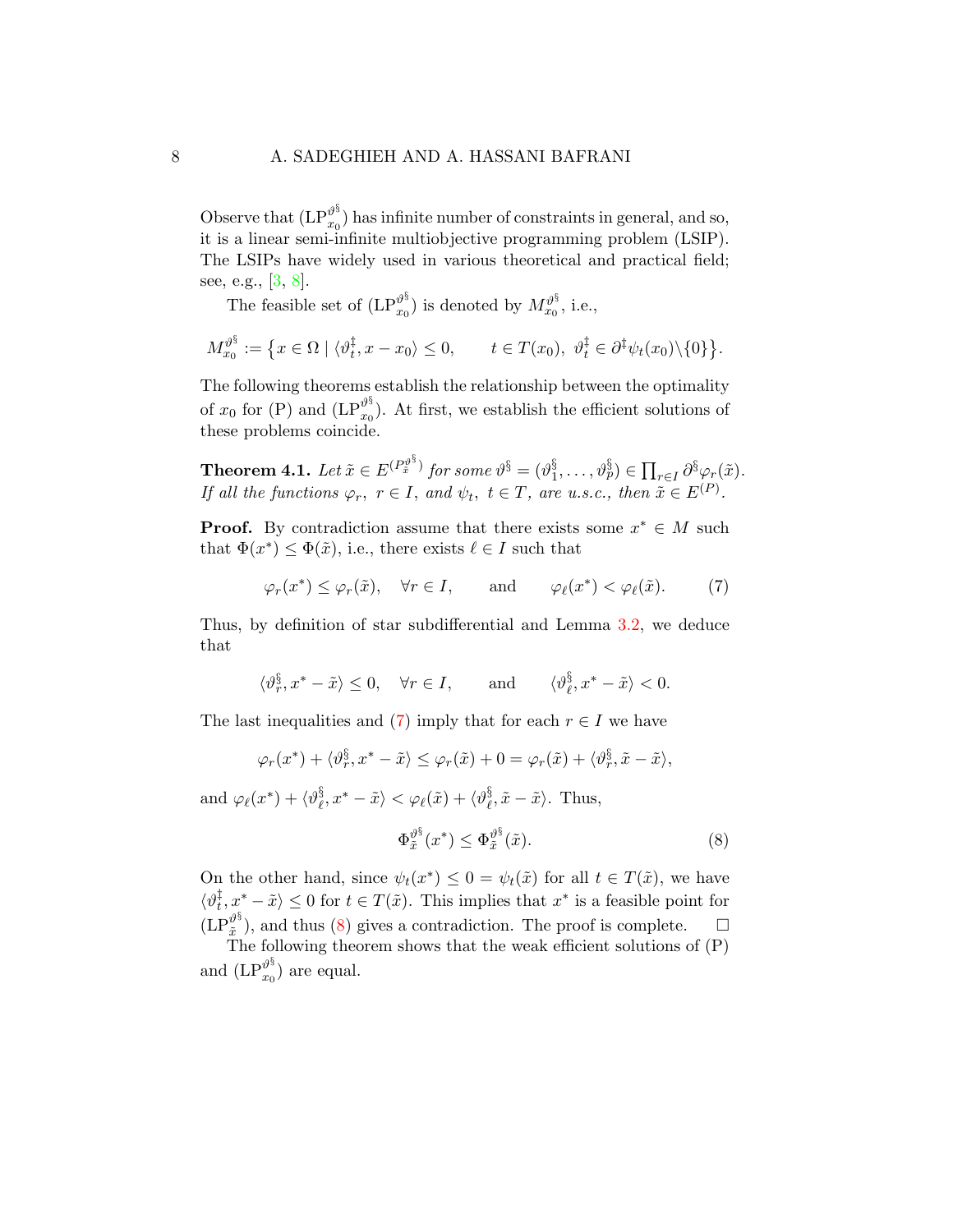<span id="page-8-1"></span>Theorem 4.2. Let  $\tilde{x}\in W^{(P^{\vartheta^{\S}}_{\tilde{x}})}$  $\hat{x}^{v^{\vartheta^{\mathrm{s}}}}$  for some  $\vartheta^\S = (\vartheta_1^\S$  $\{S_1^{\S}, \ldots, \vartheta_p^{\S}\} \in \prod_{r \in I} \partial^{\S} \varphi_r(\tilde{x})$ . If all the functions  $\varphi_r$ ,  $r \in I$ , and  $\psi_t, t \in T$ , are u.s.c., then  $\tilde{x} \in W^{(P)}$ .

**Proof.** In direct proof assume  $\Phi(x^*) < \Phi(\tilde{x})$  for some  $x^* \in M$ . Similar to the proof of [\(8\)](#page-7-1), we get

<span id="page-8-0"></span>
$$
\Phi_{\tilde{x}}^{\vartheta^{\S}}(x^*) < \Phi_{\tilde{x}}^{\vartheta^{\S}}(\tilde{x}). \tag{9}
$$

Repeating the proof of Theorem  $4.1$  shows that  $x^*$  is a feasible point for  $(\text{LP}^{\vartheta^{\S}}_{\tilde{r}}$  $\hat{x}^{\theta}$ ). Thus, [\(9\)](#page-8-0) contradicts  $\tilde{x} \in W^{(P_{\tilde{x}}^{\theta^{\xi}})}$  $(\vec{x}^3)$ , as required.  $\square$ 

The converse of Theorem [4.1](#page-7-2) is not true in general, and the following theorem presents a "weak version" of this converse. Of course, the following theorem implies that the converse of Theorem [4.2](#page-8-1) is true.

**Theorem 4.3.** For a given  $\tilde{x} \in W^{(P)}$ , suppose that the hypothesis of Theorem [3.1](#page-3-2) are fulfilled. Then,  $\tilde{x} \in E^{(LP_{\tilde{x}}^{\theta^{\S}})}$  $\widehat{x}^{\widehat{y}^3}$  for some  $\vartheta^{\S} \in \prod_{r \in I} \partial^{\S} \varphi_i(\tilde{x})$ .

**Proof.** Take  $T(\tilde{x}) = \{t_1, \ldots, t_k\}$ . Applying Theorem [3.1,](#page-3-2) there exist some  $\vartheta_r^\S \in \partial^\S \varphi_r(\tilde{x}),\,\,r \,\in\, I,$  some  $\vartheta_t^\ddagger$  $t_v^{\ddagger} \in \partial^{\ddagger} \psi_{t_v}(\tilde{x}), \ v = 1, \ldots, k, \text{ and a}$  $\eta \in N_{\Omega}(\tilde{x})$  satisfying

$$
\sum_{r \in I} \vartheta_r^{\S} = -\sum_{v=1}^k \vartheta_{t_v}^{\dagger} - \eta.
$$

Assume that  $x_* \in M_{\tilde{x}}^{\vartheta^{\S}}$  $\frac{\partial^3}{\partial x^3}$  is arbitrarily given. Since

$$
x_* \in \Omega
$$
, and  $\psi_{t_v}(\tilde{x}) \le -\langle \vartheta_{t_v}^{\dagger}, x_* - \tilde{x} \rangle$ ,  $\forall v = 1, ..., k$ ,

we deduce that

$$
\langle \sum_{r \in I} \vartheta_r^\S \; , \; x_* - \tilde{x} \rangle = - \langle \sum_{v=1}^k \vartheta_{t_v}^\ddagger \; , \; x_* - \tilde{x} \rangle - \underbrace{\langle \eta, x_* - \tilde{x} \rangle}_{\leq 0} \geq \sum_{v=1}^k \psi_{t_v}(\tilde{x}) = 0.
$$

This implies that

<span id="page-8-2"></span>
$$
\sum_{r \in I} \varphi_r(\tilde{x}) + \sum_{r \in I} \langle \vartheta_r^{\S}, x_* - \tilde{x} \rangle \ge \sum_{r \in I} \varphi_r(\tilde{x}), \qquad \forall x_* \in M_{\tilde{x}}^{\vartheta^{\S}}.
$$
 (10)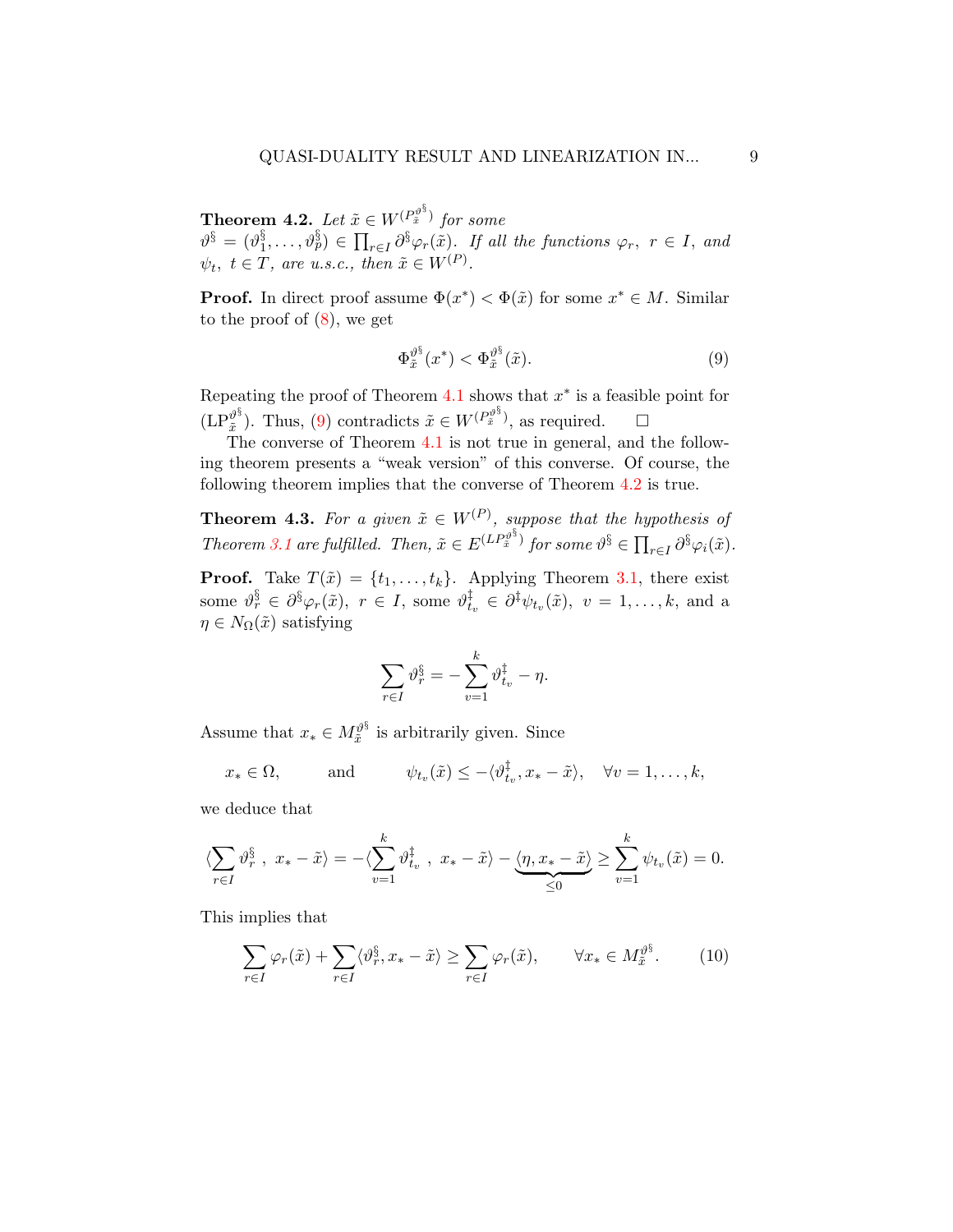Now, if  $\tilde{x}$  is not an efficient solution for  $(LP_{\tilde{x}}^{\vartheta^{\S}})$  $\hat{\mathbb{r}}^{\vartheta^\S}$ ) with  $\vartheta^\S := (\vartheta^\S_1)$  $\S_1^{\S}, \ldots, \vartheta^{\S_p}_p) \in$  $\prod_{r\in I} \partial^{\S} \varphi_r(\tilde{x})$ , there exist  $z \in M_{\tilde{x}}^{\vartheta^{\S}}$  $\chi^{\mathcal{V}^3}_{\tilde{x}}$  and  $\ell \in I$  such that

$$
\varphi_r(\tilde{x}) + \langle \vartheta_r^{\S}, z - \tilde{x} \rangle \le \varphi_r(\tilde{x}) + \langle \vartheta_r^{\S}, \tilde{x} - \tilde{x} \rangle = \varphi_r(\tilde{x}), \quad \forall r \in I,
$$
  

$$
\varphi_\ell(\tilde{x}) + \langle \vartheta_\ell^{\S}, z - \tilde{x} \rangle < \varphi_\ell(\tilde{x}) + \langle \vartheta_\ell^{\S}, \tilde{x} - \tilde{x} \rangle = \varphi_\ell(\tilde{x}).
$$

Adding these inequalities for  $r \in I$ , we deduce that

$$
\sum_{r\in I}\left[\varphi_r(\tilde{x})+\langle\vartheta_r^{\S},z-\tilde{x}\rangle\right]<\sum_{r\in I}\varphi_r(\tilde{x}),
$$

which contradicts  $(10)$ .  $\Box$ 

An important point about the problem  $(LP_{\tilde{x}}^{\vartheta^{\S}})$  $\binom{v}{\tilde{x}}$  is the index set of its constraints, i.e.,  $T(\tilde{x})$ . The following example shows that if we replace  $T(\tilde{x})$  with T there, Theorems [4.1](#page-7-2) and [4.2](#page-8-1) will not be valid. **Example 2.** Consider the problem  $(P)$  by following data:

$$
p = 1
$$
,  $n = 1$ ,  $T = \{-1, 1\}$ ,  $\varphi_1(x) = x^3$ ,  $\Omega = \mathbb{R}$ ,  
 $\psi_1(x) = x^3$ ,  $\psi_{-1}(x) = -x - 1$ .

Clearly,  $M = [-1, 0]$ . Considering  $\tilde{x} = 0$ , we get  $T(0) = \{1\}$ , and

$$
\partial^{\xi} \varphi_1(0) = (0, +\infty), \quad \partial^{\xi} \psi_1(0) = (0, +\infty), \quad \partial^{\xi} \psi_{-1}(0) = (-\infty, 0).
$$

Hence, if we replace  $T(\tilde{x})$  by T in  $(LP_{\tilde{x}}^{\vartheta^{\S}})$  $\binom{v^3}{\tilde{x}}$ , we receive to the following problem:

(Q): 
$$
\max \alpha x
$$
  
s.t.  $\beta x \le 0$ ,  $\forall \beta > 0$ ,  
 $\gamma x - 1 \le 0$ ,  $\forall \gamma < 0$ ,

where  $\alpha > 0$ . Since the feasible set of (Q) is  $\{0\}$ , then  $\tilde{x}$  is the solution of  $(Q)$  while it is not solution of  $(P)$ .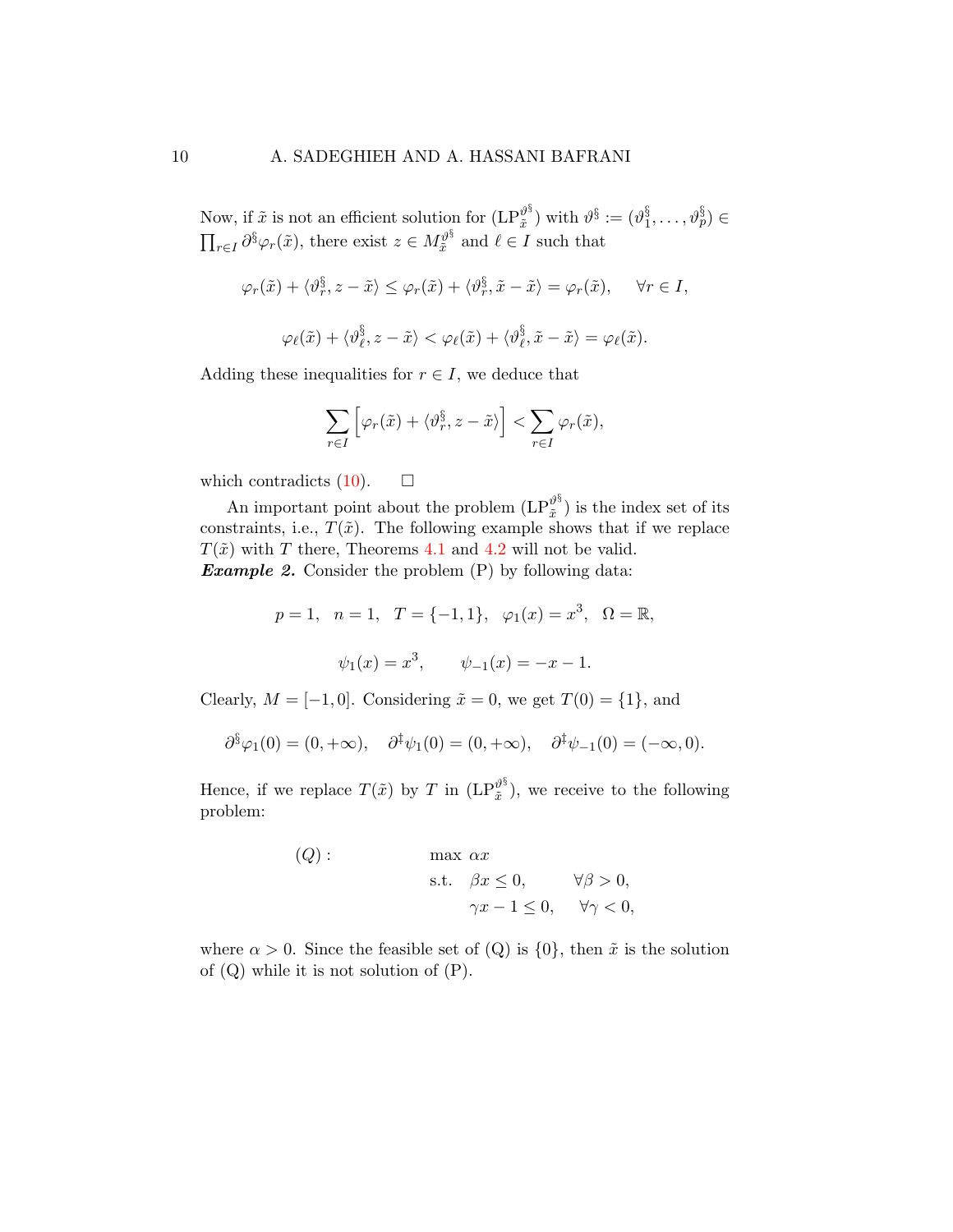### References

- <span id="page-10-2"></span>[1] J.M. Borwein and A.S. Lewis, Convex analysis and nonlinear optimization: theory and examples, Springer, New York (2000).
- <span id="page-10-4"></span>[2] G. Caristi and N. Kanzi, Karush-kuhn-tuker type conditions for optimality of non-smooth multiobjective semi-infinite programming, International Journal of Mathematical Analysis, 9 (2015), 1929- 1938.
- <span id="page-10-8"></span>[3] M.A. Goberna, F. Guerra-Vazquez and M.I. Todorov, Constraint qualifications in linear vector semi-infinite optimization, European J Oper Res. 277 (2016), 32-40.
- <span id="page-10-7"></span>[4] S. Habibi, N. Kanzi and A. Ebadian, Weak slater qualification for nonconvex multiobjective semi-infinite programming, *Iranian Jour*nal of Science and Technology, Transactions A: Science, 1 (2020), 1-8.
- <span id="page-10-3"></span>[5] J.B. Hiriart- Urruty and C. Lemarechal, Convex analysis and minimization algorithms, I, Springer, Berlin, Heidelberg (1991).
- <span id="page-10-0"></span>[6] N. Kanzi and S. Sloleimani-damaneh, Characterization of the weakly efficient solutions in nonsmooth quasiconvex multiobjective optimization, J Global Optimization, 1 (2020), 1-15.
- <span id="page-10-1"></span>[7] N. Kanzi and S. Sloleimani-damaneh, Slater CQ, optimality and duality for quasiconvex semi-infinite optimization problems, J Math Anal Appl, 1 (2016), 638-651.
- <span id="page-10-9"></span>[8] N. Kanzi, J. Shaker Ardekani and G. Caristi, Optimality,scalarization and duality in linear vector semi-infinite programming, Optimization, 67 (2018), 523-536.
- <span id="page-10-5"></span>[9] N. Kanzi, Necessary and sufficient conditions for (weakly) efficient of nondifferentiable multi-objective semi-infinite programming, Iran J Sci Technol Trans Sci, 3 (2018), 1537-1544.
- <span id="page-10-6"></span>[10] N. Kanzi, Karush-kuhn-tucker types optimality conditions for nonsmooth semi-infinite vector optimization problems, J Math Extension, 9 (2015), 45-56.